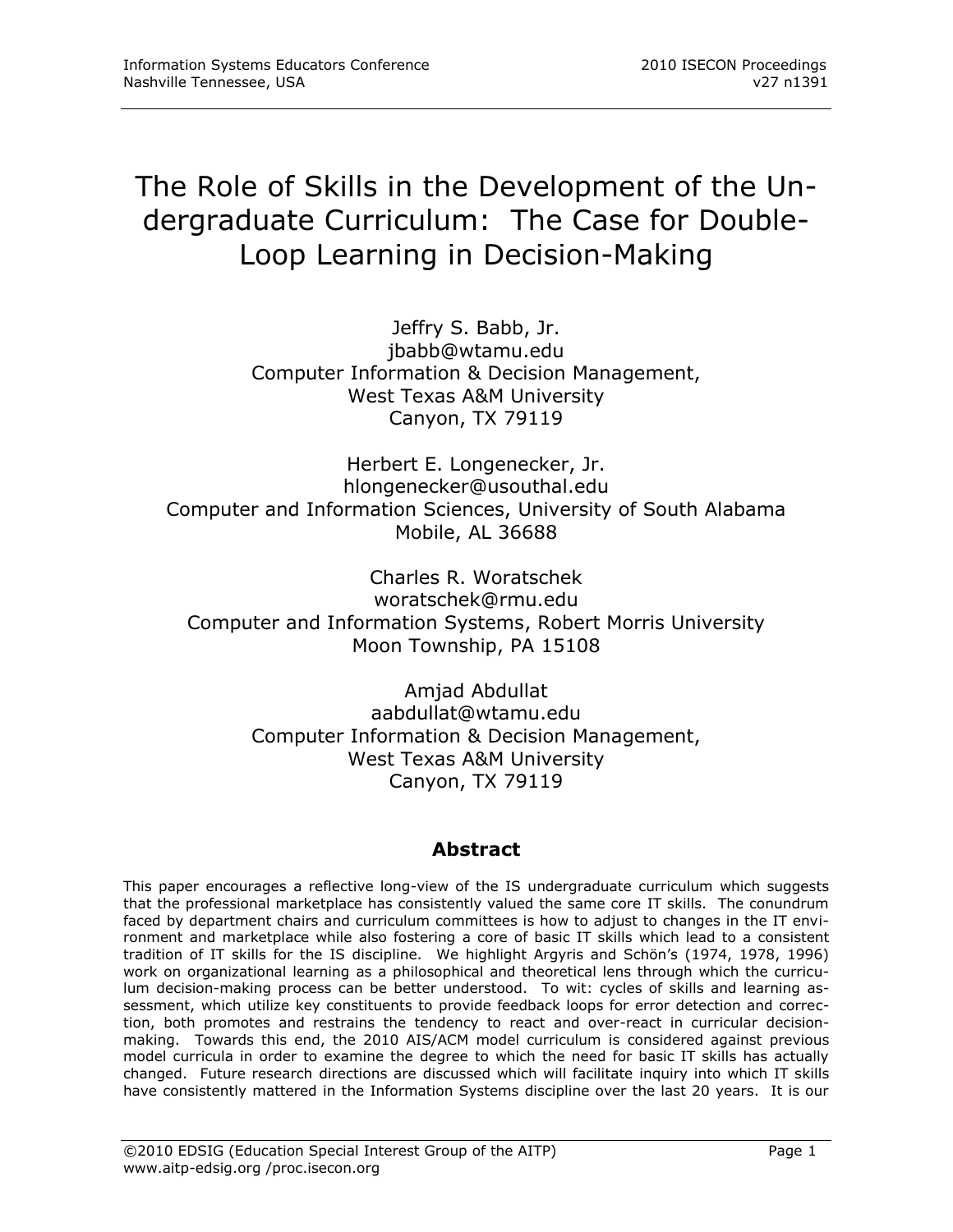position that a cycle of reflective learning is needed to undertake appropriate error correction and detection in the process of curricular decision-making.

**Keywords:** IS Model Curriculum, Decision-Making, Reflective Learning, IT Skills, Jobs, Role of IS

#### **1. A DISCIPLINE IN CRISIS STILL MATTERS**

Nicholas Carr (2003) famously posited that "IT doesn't matter" just at a time when the wider Information Technology (IT) field was down on its luck; what with the "Dot Com Bust" and with Friedman's (2005) flattening world accelerating global labor arbitrage acutely felt amongst many IT workers. One discipline which has both benefited and chagrined from its association with IT is Information Systems (IS).

IS, often located in schools of business, has lived in the academic shadow of management and computer sciences in somewhat equal measures (Baskerville and Myers, 2002). At times, IS has uneasily existed in its business school home, depending on what cycle the wider IT industry was in, or what trend or fad was in vogue. Moreover, the Information Systems discipline has led an uneasy co-existence with its parent disciplines for most of its existence (Baskerville and Myers, 2002). As the IS discipline has profited and perished according to the boom/bust inherent to all IT disciplines, undergraduate IS programs are under everpresent pressure to adjust curriculum accordingly (Kroll et al., 2010). This pattern of adjustment to short-term trends and market effects also affects rational and long-term thinking with respect to curriculum development. Add to this various constraints on curriculum placed by accreditation requirements, and it quickly becomes evident that curriculum decision-making is fraught. It is not unique that curriculum development has its challenges, as surely other disciplines have their own struggle, rather the challenge is to design a compelling curriculum that suits the needs of students, professionals and the industry. A more fundamental question lies in whether Information Systems, as a discipline, still matters. While this is difficult to answer forthrightly, we feel that IS most certainly matters to those in the discipline and profession who rely on the fundamental knowledge and skills we impart in the IS curriculum.

This paper will explore the importance of the IS discipline in the context of decision-making for the IS curriculum in the following manner. First, we continue a discussion on the nature of the IS discipline and concomitant effects on undergraduate enrollments in the last decade. This is followed by a discussion of the role of change as an essential component of the nature of the IS discipline. Next, we focus on the persistent requirement for IT skills in the IS discipline. We follow this with a look at the IS undergraduate curriculum and how faculty learn through the delivery and assessment of this curriculum in the face of environmental changes. Lastly, we look forward towards an iterative, reflective, and unified model of the undergraduate IS curriculum.

# **What is IS?**

First, we should review with a simple question: what is IS? Silver et al. (1995) have suggested that IS lives in a duality anchored by (1) skills-and-function-oriented areas of software, hardware, and data (the IT artifacts); and, (2) business processes and the management of data/information processing infrastructure. In-between these two realms is the constancy of people (the human and managerial factor). Thus, by its original nature, IS suffers from a schizoid incoherence (Reihlen et al., 2009) which confounds attempts to a) establish a mature and stable discipline; and b) establish an appropriate undergraduate curriculum which supports industry's skills requirements in a sustainable manner. Thus, educators are charged with preparing students for successful entry into industry and a career that is sustained by foundational knowledge broad enough to accommodate ephemeral trends. However, debate concerning the fundamental nature of the IS discipline will confound these efforts. Confusion about the nature of IS, both in terms of research and tutelage, is not particularly new (Glass et al., 2004), but it is poignantly compelling at the moment as the discipline has not fully recovered from wideranging setbacks and adjustments experienced in the first decade of the  $21<sup>st</sup>$  Century.

#### **Characteristics of the IS Graduate**

To better understand the IS discipline, it is appropriate to also focus on the characteristics of the IS graduate: ideally, an IS professional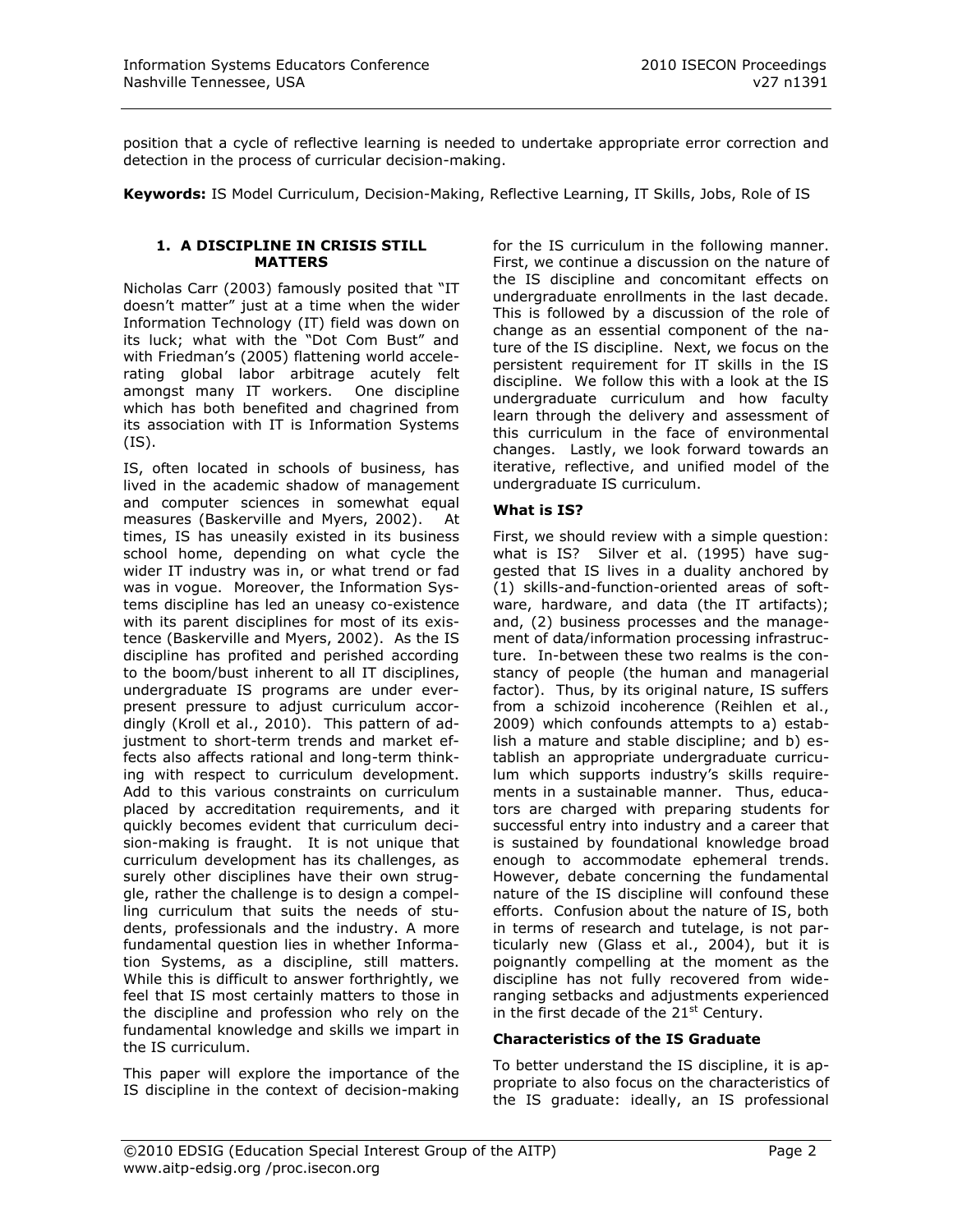must be versed in the functional and practical aspects of IT artifacts and also be fluent in the aspects of business processes common to the realm of the analyst. However, as the IS discipline reacts to trends in the environment, curricular focus is understandably and consequently influenced – making a perfect balance elusive.

When organizations first leveraged the strategic and competitive advantage of IT in the 1970s and 1980s, the technology-management aspects of the IS discipline gained emphasis. When end-user computing took off in the 1980s and 1990s, IS-trained professionals were poised to write office automation systems and also understand business process modeling/engineering in their respective functional areas. When the Internet and the World Wide Web took hold of business, and society at large, IS professionals were able to join in the "gold rush" that was the "Dot Com" era.

Trends in the marketplace over the past decade have affected the computing professions in advanced western economies and, as a result, enrollment in programs in IS (along with those in IT and Computer Science) have contracted at schools in these affected economies. It is tempting, in the face of these realities, to make far-reaching adjustments in the IS curriculum as uncertainty regarding the future of computing disciplines persists. Thus, as we develop our curriculum strategies, the fundamental concern remains enrollments; and enrollments predicate on demand in the industry.

# **Where did the IS Students Go?**

In light of recent developments in the IT marketplace and industry, it is tempting to pronounce the IS discipline as a dead-end. However, contrary predictions (typically from the U.S. Bureau of Labor Statistics), suggest that computing disciplines are only set to evolve and flourish. This raises another question: are our enrollment challenges cyclical or is something else afoot? Furthermore, with respect to curriculum design we ask: are the foundations of the discipline, especially concerning core skills, fundamentally obsolete, or, do we need to revitalize these skills in new contexts? Moreover, if the skills imparted in our curricula are indeed appropriate, then why have they lost attraction for college-aged and collegebound students? Lenox et al. (2008) suggest that the phenomenon of low enrollments is fundamentally structural; moreover, these structural changes should actually favor the multi-disciplinary nature of IS (i.e. technically competent professionals who can also interface between IT systems and organizational systems). What is clear is that, for the IS discipline, IT will certainly continue to matter (Orlikowski and Iacono, 2001) as a fundamental part of its raison d'être. Accordingly, we are certain that a curriculum design approach would not involve the abandonment of our core IT skills.

It is often said that crisis presents opportunity and undoubtedly some will believe that our present opportunity is to change the shape of the discipline to accommodate the future. Klawe and Shneiderman (2005) have suggested that our collective future relies on ...winning back student enrollment, public interest in technology, and government research funding (p. 27)," and this certainly rings true with respect to reigniting interest in what IS has to offer – specifically, a central focus on IT.

As we grapple with issues related to curriculum design and assessment, we must be mindful of our constituents, perhaps most of all, those whom we educate (Woratschek and Lenox, 2009). While the answer to "where did the students go?" may have many possible answers (Granger et al., 2007), the question has acute meaning for IS programs situated in schools in advanced and western economies; our students are, after all, our lifeblood. Accordingly, our curricular decision-making focus in these IS programs should be on learning and feedback cycles which allow the application of our fundamental skills and expertise in new contexts. In this sense we can approach learning as a change management strategy.

# **The Role of Change in the Discipline**

Change is an agent for learning and growth as much as it is a disruptive force; it can be argued that IS, as a discipline, arose from the need to manage and shape informationwrought change in organizations. In this sense, the IS discipline is about facilitating the information services required to make appropriate decisions and appropriate work flow. Regularly, this goes beyond getting "...the right information to the right person at the right time..." and more profoundly extends to improving "...the performance of people in organizations through the application of informa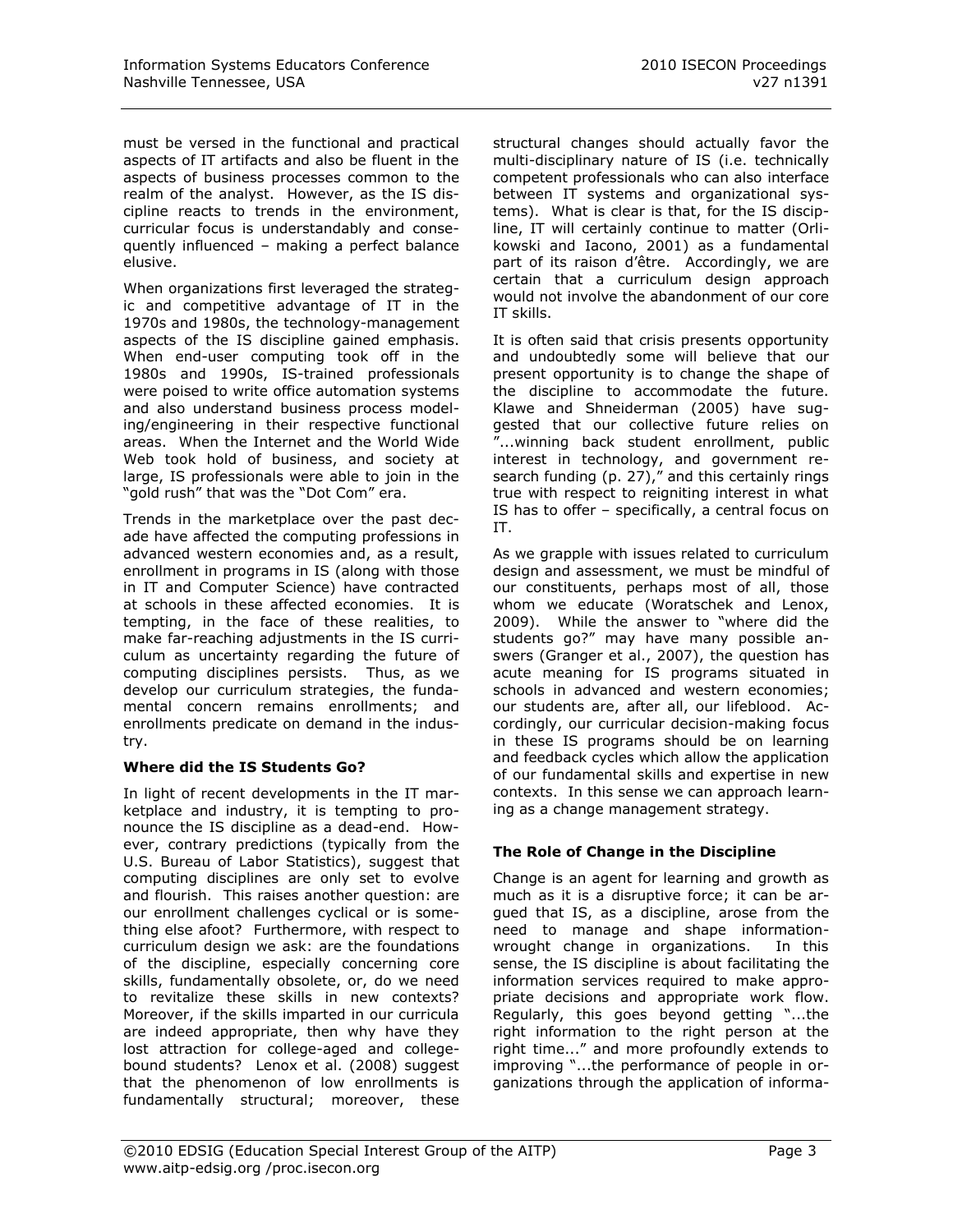tion technology.‖ (Sprague and McNurlin, 1997)

As our discipline has and continues to experience a decline in enrollments in our academic programs, it becomes evident that the discipline has a change management problem on its hands. As the IS discipline now has this internal problem, a system of reflective selfevaluation somehow seems harder to come by. In response to this conundrum, the literature on organizational change management would likely recommend that we focus on our patterns of organizational learning (Argyris, 1977; Keen, 1981; Markus and Robey, 1988; Orlikowski, 1993; Gurbaxani and Whang, 1991). Argyris (1977) reminds us that an important facet of learning is error detection and correction. Thus, with respect to the fundamentals of our discipline, what errors are we susceptible to in the face of our current crisis and how might we detect and correct them?

# **The Persistence of Basic Skills**

Among the gravest of errors we see possible at this juncture is the temptation to cut critical core skills as a means of student retention. We feel this is a grave error from the basic perspective of the value proposition that the discipline holds for its constituents. In this sense, we can comprehend our enrollment and curriculum decision-making problem in light of the value of our core IS skills and knowledge have for society and organizations. We can argue that our perceived value lies within the skills that an IS professional uses to disseminate, shape, and transform information:

*One indication of students' strong interest in new applications is the success of information schools and information systems programs in business schools that emphasize information, Web design, information architecture, social computing, and online communities, especially in health care, education, e-business, and digital government. This success reflects the attraction of these new topics for students, as well as the strong job market for students with the related skills* (Klawe and Shneiderman, 2005).

We see and acknowledge that a linkage among skills, jobs and public perception is fundamental to our decision-making. Students who enter undergraduate programs in IS are shaped by their every-day use of IT and also by societal positions on and opinions of IT. If perception exists that traditional and well-known career opportunities have shifted overseas, then what new opportunities will arise to supplant the old and where can the skills and knowledge driving these new opportunities be acquired? Or, more importantly, are these new opportunities really "new?" One danger is that IS programs will begin to chase the IT trend du jour such that long-standing traditions, knowledge, and skills fundamental to our discipline will be hastily abandoned in favor what may be fickle and short-term trends (Lightfoot, 1999). Again, a system of reflection which allows for the incorporation of new trends into the existing framework of our basic skills and knowledge is an appropriate response to this problem. Thus, we can argue that our attempts to ascertain and describe model curricula for Information Systems undergraduate programs needs continuous feedback mechanisms which allow for error detection and correction with respect to the assimilation of skills that match the job market without compromising the fundamental and essential nature of the discipline.

#### **2. THE INFORMATION SYSTEMS UNDERGRADUATE CURRICULUM**

The professional societies which surround computing - The Association for Information Systems, the Association for Information Technology Professionals, and the Association for Computing Machinery - have engaged in the task of defining the central tendencies of an undergraduate curriculum in Information Systems for over two decades now. The outcomes of these endeavors, the IS 1995, IS 1997, IS 2002 and IS 2010 model curricula, have each described the learning units fundamental to the knowledge and skills which best serve the industry and our graduates. With the implicit and explicit support of these professional societies, industry and the academy have a common vocabulary from which the discipline can flourish. While these curriculum models typically offer sound guidance, when jobs are disappearing and enrollments are down (or at least appearing so), there is a temptation to quickly mend and retool the discipline as one would do in emergency-room triage. However, we feel that a slowing of the industry and a shift due to geopolitical and market factors should not necessarily constitute the fulcrum for a fundamental change in the skills and knowledge requirements of the discipline. This leaves us with the task of reconciling what is fundamental.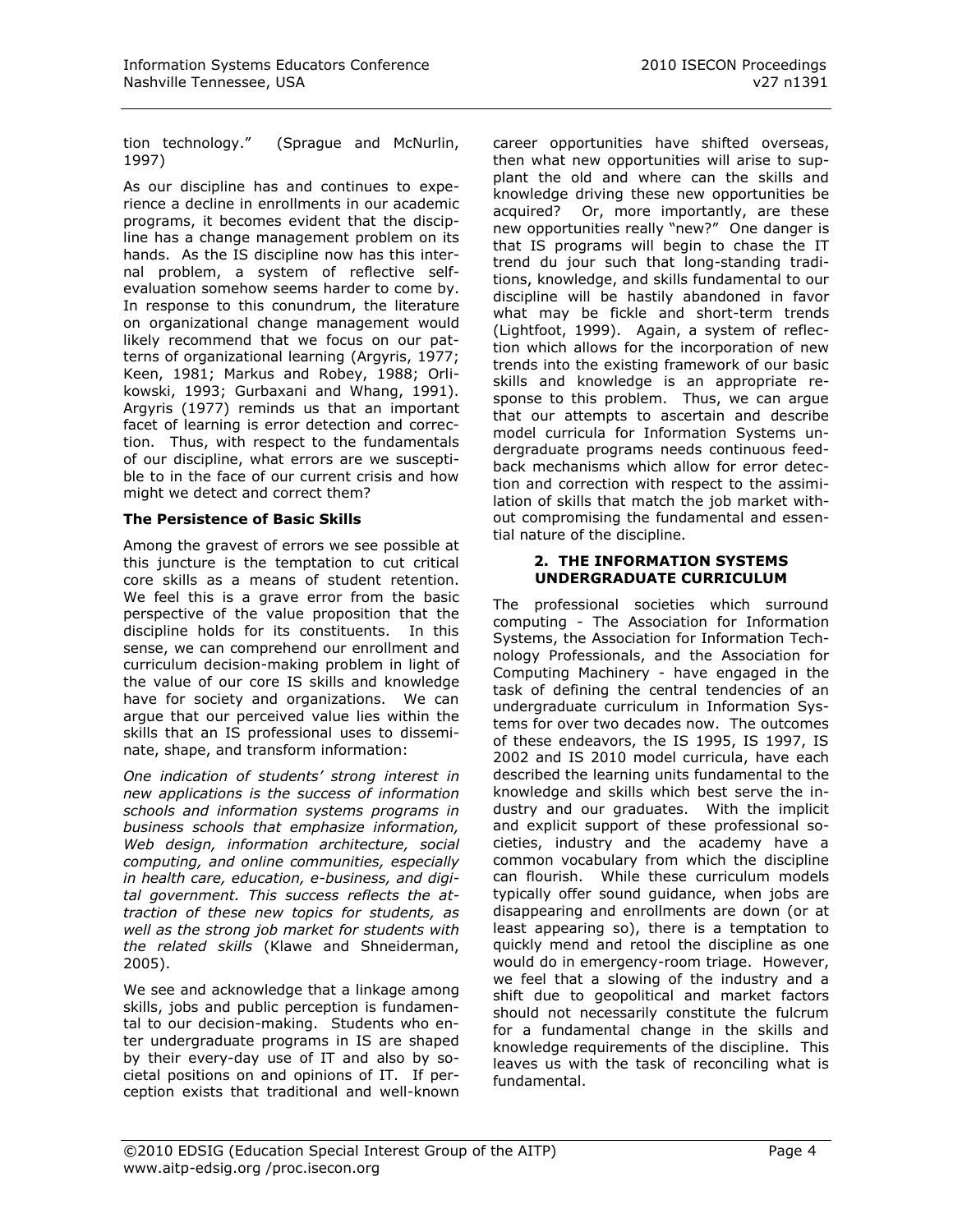# **Defining Essential IT Skills**

There is no question that our IS programs should teach the requisite skills necessary to sustain the industry. To this end, we have studies on trends in skills requirements in industry (Table 1) which call for balance between our core traditions and the effects of new IT innovation (Landry, et al., 2000, 2003). Our concern is how we can craft appropriate reactions to changes in the environment such that we don't over-correct and inappropriately eliminate our core knowledge/skills areas.

|  |  |  |  | <b>Table 1 Common Themes in Elements of Skills</b> |  |  |
|--|--|--|--|----------------------------------------------------|--|--|
|--|--|--|--|----------------------------------------------------|--|--|

| Landry et al., 2003                                     | Landry et al., 2000                                                               |  |  |
|---------------------------------------------------------|-----------------------------------------------------------------------------------|--|--|
| Systems development<br>tools and techniques             | Software/Web Devel-<br>opment; Database                                           |  |  |
| Interpersonal<br>skills/communication                   | <b>Business Fundamen-</b><br>tals; Individual and<br>Team/Interpersonal<br>skills |  |  |
| Systems implementa-<br>tion and testing strat-<br>egies | Systems Integration                                                               |  |  |
| Systems development<br>concepts and metho-<br>dologies  | Systems Analysis and<br>Design                                                    |  |  |
| Approaches to sys-<br>tems development                  | Project Management                                                                |  |  |

#### **The Relationship between IT Skills and the IS Discipline**

It is important to observe that previous efforts at establishing model curricula - IS 1997 (Gorgone et al., 1997) and IS2002 (Davis et al., 2002) occurred during years of relative prosperity with respect to the health of the industry in advanced, western economies. Certainly the ravages of the so-called "Dot Com Bust," circa 2000, were known by the time IS2002 was released, however, it was too close to the event at the time to know how these events would ultimately unfold. Now, eight years on, the long-term effects are well known: enrollments have not fully recovered, programs have folded, and there is little doubt that many of the traditional avenues and opportunities for our graduates have changed and/or dried up. While other new opportunities have materialized, the landscape seems different to some. As we consider these matters we must still question: will the discipline's fundamental skills be any different? While the effects of technological change on our curriculum design has been previously examined (Anderson and Tushman, 1990), each change cycle raises questions concerning what the new model will look like and what content is no longer valid. Moreover, we've experienced the boom/bust cycle in the past, and throughout these cycles, many core aspects of our dominant design have remained stalwart.

#### <span id="page-4-0"></span>**Figure 1 Relating the Discipline to Skills**



Eventually, IT skills are an important manifestation the utility of the IS discipline as we are able to match the information processing needs of the organization to appropriate technologies. We have little doubt that when our disciplinary skills and expertise are appropriately utilized, and developed with the appropriate constituencies, that our discipline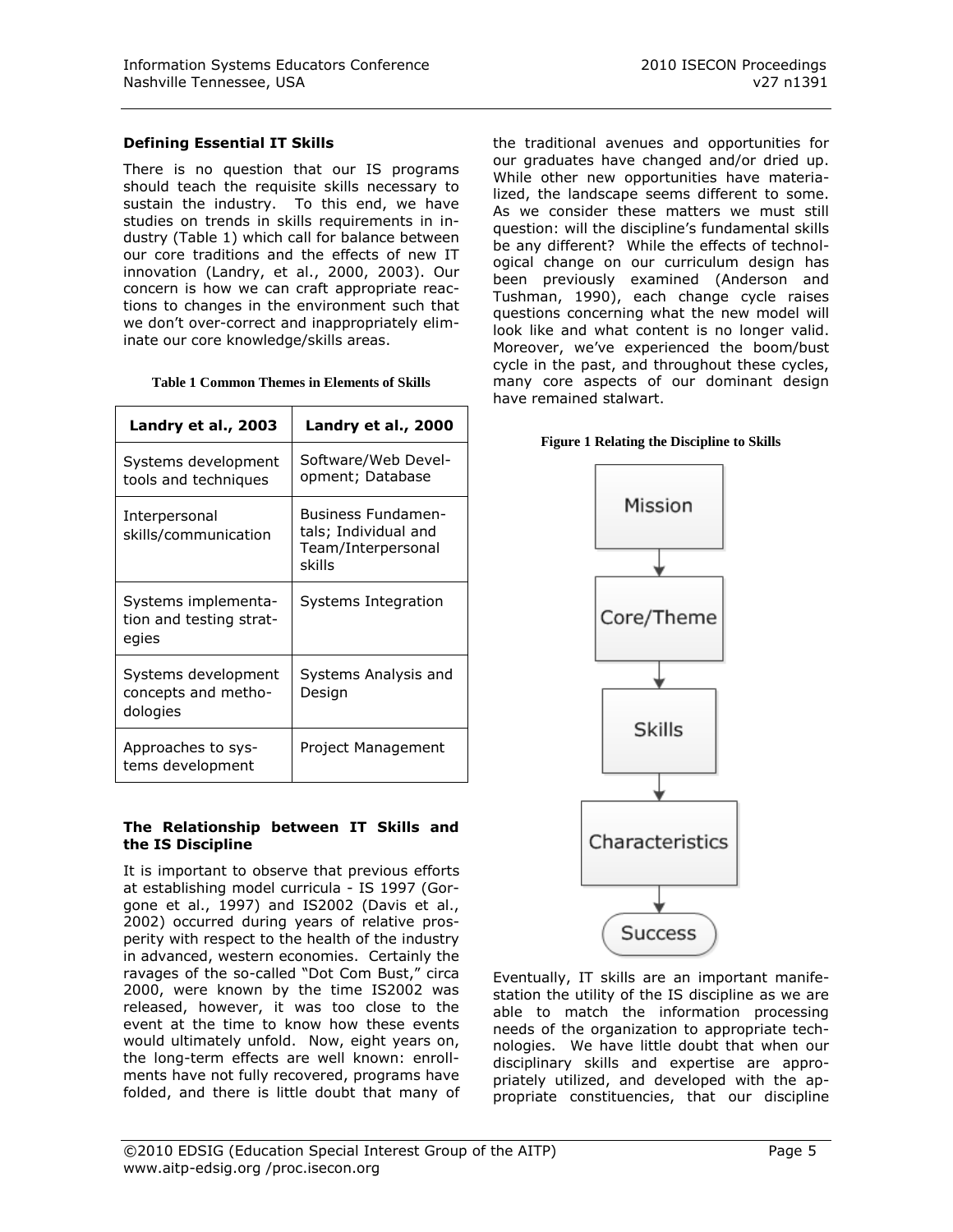supports a role for change that defines excellence in the field. Thus, the ultimate objective for the application of our skills is performance improvement – a goal based on outcomes and results rather than process for its own sake. Our skills, as ever, facilitate the achievement of organizational information-processing goals. Moreover, we must possess an intimate knowledge of the skills required to build systems regardless of where they built and by whom they are built. The relationship between IT skills and the IS discipline is such that these skills are our cachet and represent our effectiveness.

[Figure 1](#page-4-0) presents our model of the relationship between IT Skills and the IS discipline which focuses on our curricular goal of developing successful graduates. The industry and profession exist on the basis of the characteristics and qualities of successful graduates. These characteristics are shaped by the skills our graduates learn, the core multi-disciplinary nature of the IS discipline, and our mission to understand and guide organizational use of technology. In this sense, the IS model curriculum is largely unchanged in how these characteristics are defined.

# **3. A CYCLE OF LEARNING**

As we develop curriculum models in order to chart an appropriate course for the IS curriculum, we are also framing and reframing our discipline (Topi et al., 2007). Thus, given the nascent and changing nature of our discipline (while sentiment is arguable, we feel that ours is a juvenile discipline at this stage with all the attendant metaphoric implications), our judgment, wisdom and maturity is a moving target. In this light, it is clear that "...in the rapidly changing field of Information Systems, educational programs must be continually reevaluated and revised. This can be a daunting task..." (Noll and Wilkins, 2002).

# **Curriculum Design as a Learning Process**

In our reflective processes of reevaluation and revision of the IS curriculum, we undertake parallel processes of decision-making and learning. Argyris (1977) has recognized that learning attendant to the outcomes and inputs to decision-making can be thought of as processes of error detection and correction. On this point Argyris asserts: "...Error is a mismatch: a condition of learning, and matching a second condition of learning. The detection and correction of error produces learning

and the lack of either or both inhibits learning" (p. 365). Accordingly, decision-making must scan and probe for clues and trends in the environment such that fundamental and underlying assumptions of correctness and truth can be tested.

The problem space in which curricular design decisions are made is complex and evolving; there is an ever-increasing set of stake-holderdriven constraints such as those of the AACSB and ABET. Our need for learning is commensurate with the complexity and ambiguity inherent in the problem (Argyris, 1977). These issues are further confounded by fleeting consensus on curricular matters. This leads to a key impediment to learning:"...the degree to which interpersonal, group, intergroup, and bureaucratic factors produce valid information for the decision makers." (Argyris, 1977, p. 365). For instance, in the case of the IS discipline, there is evidence that a crisis of identity persists and persistently vexes this community (Orlikowski and Iacono, 2001; Weber, 2003; Benbasat and Zmud, 2003; Hirschheim and Klein, 2003). Thus, the clarity and validity of information for decision-making is certainly changeable, depending on context, within the discipline.

Argyris goes on to suggest that another important barrier to good decision-making and learning is: "...the receptivity to corrective feedback of the decision-making unit that is, individual, group, or organization (1977, p.365)." Presently, our choices for charting the way forward for our curriculum and discipline are no clearer than when Hirschheim and Klein (2003) proposed the following options: (a) let it die; (b) keep it on life-support; (c) take corrective action (learning); (d) rebirth. As our house is not necessarily in order - "...IS as a field needs to address its internal problems first so that it can better perform its external social roles..." (Hirschheim and Klein, 2003) - we are accordingly impeded. Put in another light, the identity crisis in IS, ranging perhaps over the duration of the discipline's existence, causes a schizoid tendency where the discipline develops theories of action which are in contention: Information Systems is unable to reconcile and resolve contradictions in its multi-/inter-disciplinary nature. This instability threatens our ability to maintain what should be natural leadership among the computing disciplines as IT continues to impact markets, organizations and societies. Viewed through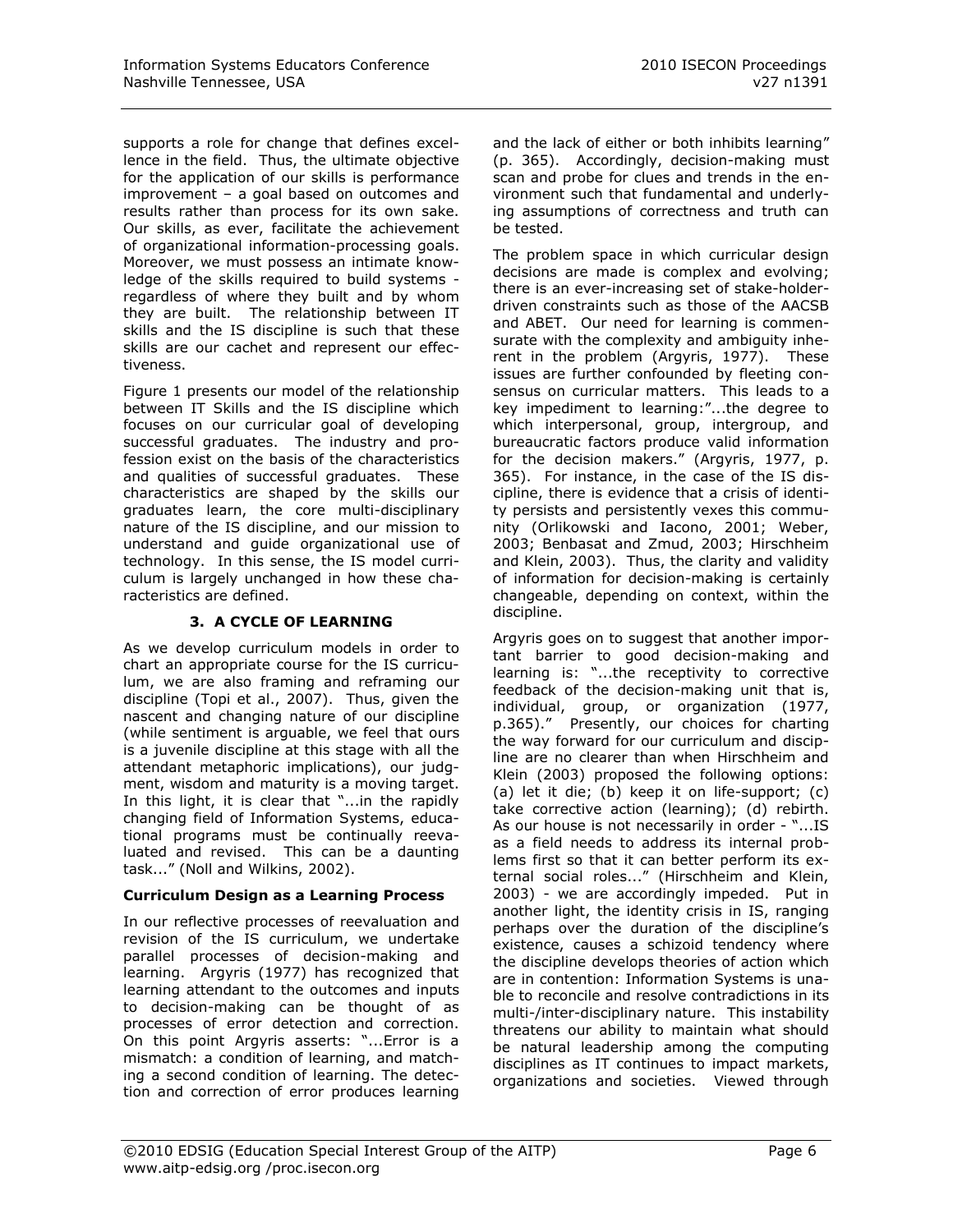an even simpler lens: are we IT technicians, IT managers, both, or neither?

Argryis and Schon (1974, 1978) have referred to the type of disjunction inherent in the nature of IS in their espoused-theory vs. theoryin-use model of action. In this case, it may very well be that we in the IS discipline espouse a theory of action, specifically theories of action governing the decision-making for IS curricular issues, which highlights the inter/multi-disciplinary aspects of the field. However, given any number of biases, the theory-in-use of our actions often tilts towards some degree of polarization on the question: What is IS? For answering this question is fundamental to the design and modeling of curriculum choices.

#### **Single-Loop and Double-Loop Learning**

Argyris and Schön (1974, 1978) have augmented their theories of action by describing two models of learning: Single-Loop Learning and Double-Loop Learning. These learning models are important for identifying and ameliorating discrepancies between an espoused theory and a theory-in-use.

Therefore, when strength of one's programming and indoctrination is so pervasive in one's theories-in-use, the tendency exists to override or overcome the logic of the espoused theory. This manifests itself in IS curricular decisions depending on the indoctrinations inherent in the individual. Many IS professionals and scholars came into (and shaped) the IS discipline from a variety of antecedent and reference disciplines: Systems Engineering, Mathematics, Computer Science, Management, etc. Each of these disciplines has its own traditions and indoctrinations that can be traced from, to and through those that have built up the IS discipline. We now have, in the last 20 years, a cadre of professionals and scholars who have matriculated through "true-blue" IS programs, but we are far from unified. A quick read of departments and programs offering an undergraduate education in IS immediately gives the impression of identity crisis: our programs and departments are known by enough name variations to the point that we frequently must explain ourselves, and our monikers, to the lay-person. All of this suggests that creating a shared context for learning may be difficult for the IS discipline.

# **Single-Loop Learning**

Our biases serve to influence a phenomenon known as Single-Loop learning. This form of learning usually reinforces these biases rather than lead to true learning: "... human behavior, in any situation, represents the most satisfactory solution people can find consistent with their governing values or variables, such as achieving a purpose as others define it, winning, suppressing negative feelings, and emphasizing rationality." (Argyris, 1977, p. 367). In this sense, fundamental and governing variables are not truly tested in the face of conflicting information and new decisionmaking strategies operate from a fundamental programming inherent in the theory-in-use. [Figure](#page-6-0) 2 illustrates single-loop learning.

#### **Figure 2 Single-Loop and Double-Loop Learning**

<span id="page-6-0"></span>

#### **Double-Loop Learning**

Alternatively, there is double-loop learning, which overcomes the limitations of single-loop learning via reflective action. Double-loop learning is very difficult to achieve despite being readily recognizable when it is absent in others (Argyris, 1977; Argyris and Schön, 1974, 1978, 1996). The principle concern with double-loop learning is to examine one's governing variables (fundamental and programmed beliefs) and compare these to the outcomes of action (both failure and success). The rationality governing Double-Loop learning is not designed to protect a point of view but rather to gather the most perfect information possible.

In this sense, we frame the problem of curriculum modeling based on collective problemsolving where the risky and unpleasant exercise of questioning governing variables is pre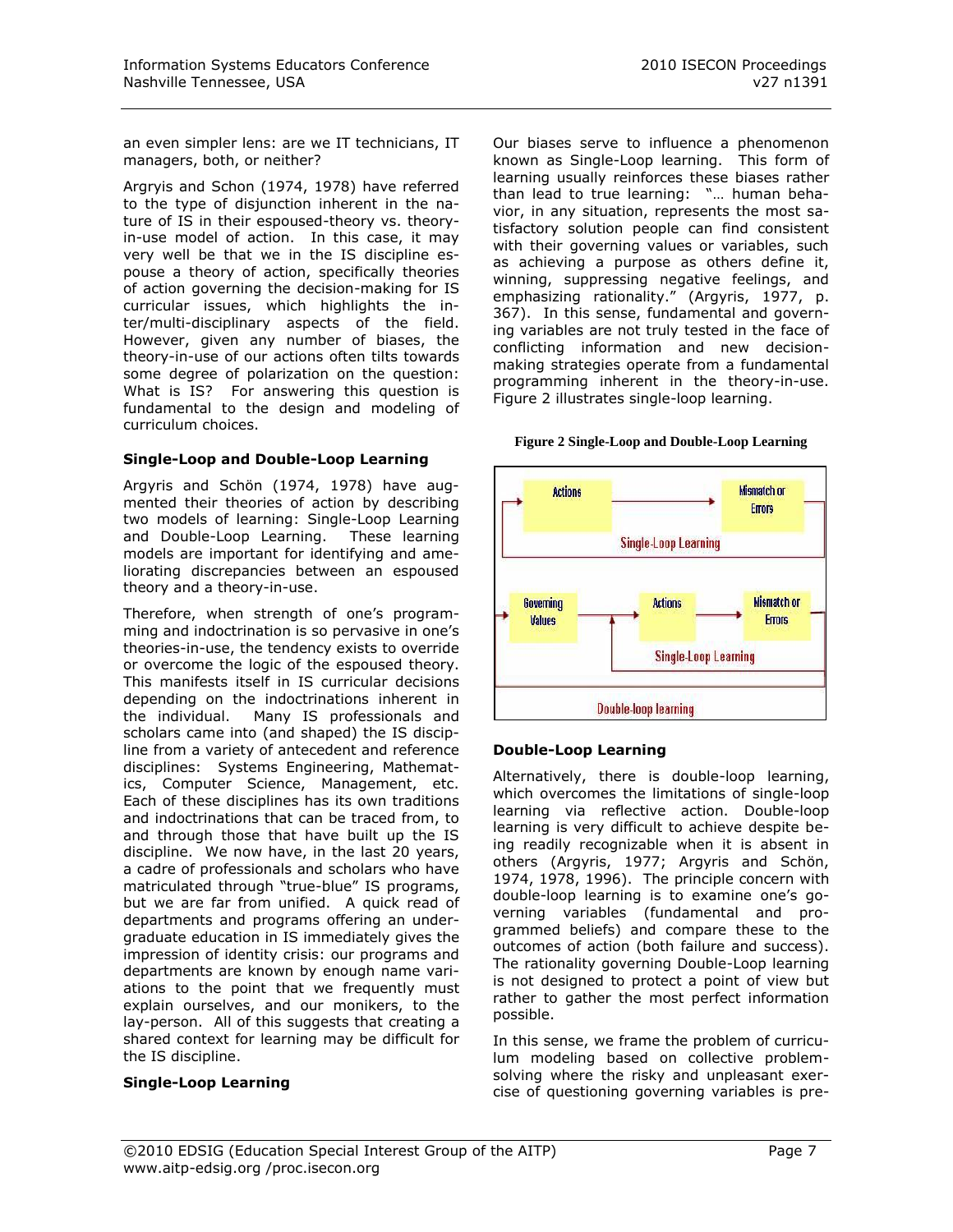requisite. Double-loop learning is illustrated in Figure 2.

The utility in assuming the philosophical and theoretic lens of Argyris and Schön's theories of action and learning is to characterize the non-trivial and iterative nature of the decisionmaking and problem-solving task that is curriculum design in Information Systems. That this is a difficult task has hopefully been supported thus far, but it is an imperative as the IS discipline remains in crisis. This crisis is somewhat tempered by the persistent value of IT skills: after all, IS has historically attracted large numbers of students as the match between those skills desired in the marketplace and the skills offered in programs was perceived as a good one. Thus, adding to the confusion is decisions on which skills to emphasize and how to sort fad from fundamentals. This is so as we seek to a) provide the necessary skills to prepare our students for entry-level positions in industry and b) provide students with a fundamental framework and background for ongoing and continuous learning (Lightfoot 1999).

#### **Error Detection: Tracking IS 1997, IS2002 and IS2010**

While the history of computing curriculum modeling has a 40-year history, the efforts of the past 20 years are of acute concern as they represent the years since our most recent and fundamental technology change: wide-spread uptake of the use of the Internet and, subsequently, the World-Wide-Web. As we consider the thread of efforts beginning with Longenecker and Feinstein (1991) through the IS2010 guideline (Topi et al. 2010), we can apply Argyris and Schön's theories on action and learning to understand how we have acted and reacted to change in our curriculum modeling and specification. Specifically, there are elements of the AIS/ACM IS2010 model curriculum which are welcome, but also choices which are questionable. In general, a pattern of error detection can be employed to understand potential disconnect between IT/IS professionals, academics and industry as we move forward.

Computer programming has long been our Achilles heel. It is often what sparks our booms and has also recently been at the heart of our busts. We now undertake an exercise where we examine the choice made in the AIS/ACM model curriculum to relegate programming to an elective. We examine the motivations for this and other changes to the model curriculum in the AIS/ACM document by referring to the reasons listed by Topi et al. 2007 as it lays out the plan for what became IS2010 (Table 2 in Appendix).

Our critique of the reasons and rationale for the changes proposed, and subsequently intituted, in the AIS/ACM IS2010 model curriculum are not actually a demonstration of the Double-loop learning exercise. Rather, this is an example of the opportunity for a reflective and discursive dialog toward the end of reconciling single-loop and double-loop learning in these particular matters. While options for comment and input have been available, we feel that these may not have been done in the spirit and practice of the double-loop learning. Of course it is imperative that our discipline entertain change and engage in change management, but to do so at the expense of fundamental skills is not to be taken lightly. We feel that this is an opportunity for the constructive process of double-loop learning as an exercise of error detection and correction. Towards this end, there are numerous opportunities for future research and collaboration.

# **5. FUTURE RESEARCH DIRECTIONS**

An approach to realizing double-loop learning for curricular decision-making in support of an appropriate curricular model is to continue prior work in measuring and taking inventory and analysis of skills and competence (Davis, 2002; Landry et al., 2000; Landry et al. 2003; Wagner et al., 2009) using empirical evidence from measurements obtained via our industry contacts (alumni and otherwise).

# **Towards a Unified Model**

The theoretical lens of reflective action and learning can be utilized to support efforts at specifying a family of curricula where each computing discipline may support multiple programs. We support the need for a common core amongst the computing disciplines, but also recognize that programs can and should be different due to electives. Programs are, in practice, variable; there can and will be huge philosophic differences between two programs. We recognize that a given program is unique and provides a unique curricular target for students, faculty, local industry leaders, and other stakeholders to attain.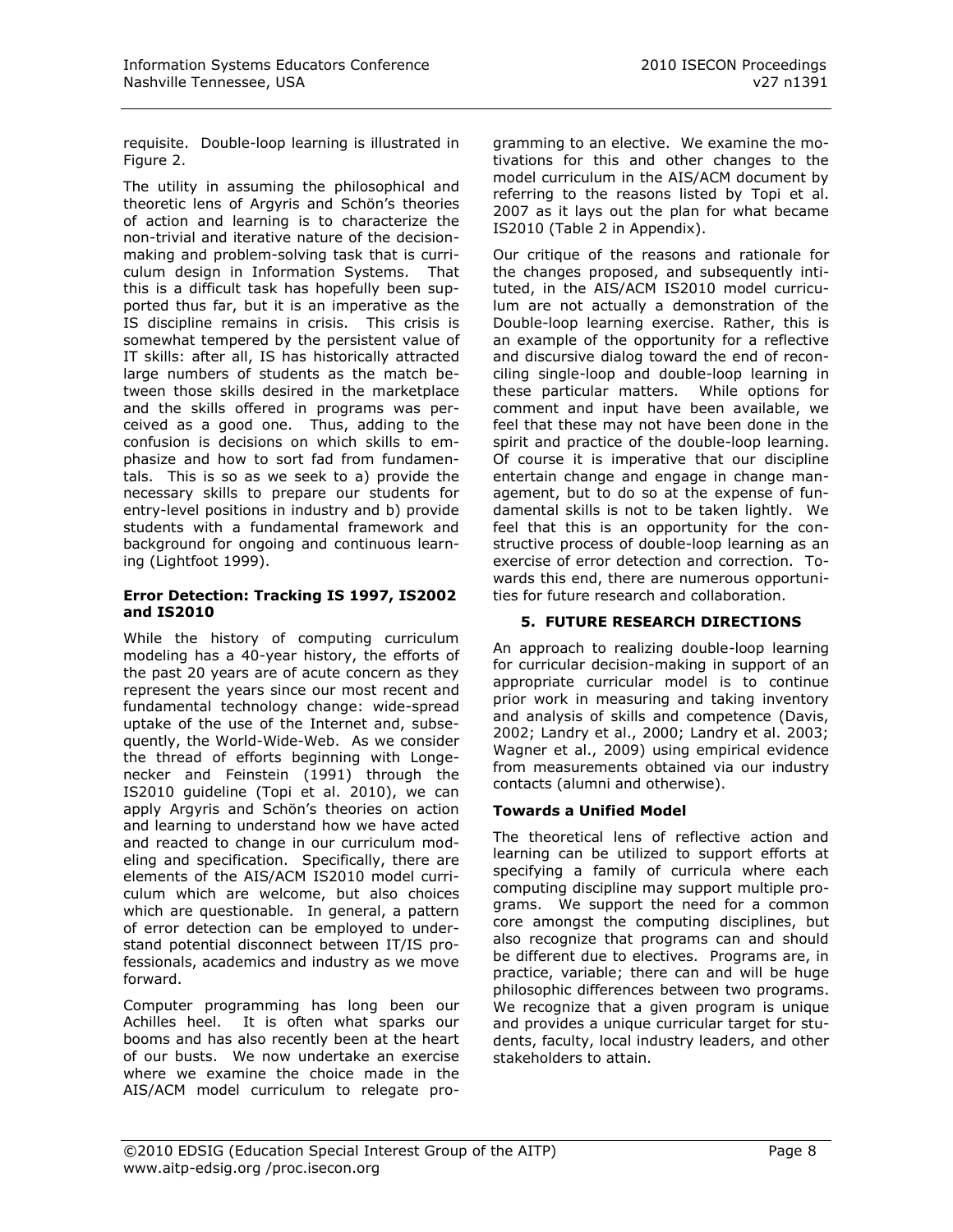We advocate for a curricular model where a flexible and tailored "theme" defines a program's content along with a skill hierarchy, a reckoning of which jobs are attainable by a graduate with these skills, and other personal characteristics (Figure 1). A single theme per program is essential so that each faculty member can learn and relay its theme and jobs to anyone asking. Goal-setting leads to goalseeking, which leads to goal attainment.

Skills must be achieved as the curriculum advances through a series of courses. The time to learn the necessary skills is during the actual course. As evidence of "progress" being made, courses are factored into a set of program outcome statements which are behaviorally expressed. These outcomes, in their development, require considerable application of critical thinking to ensure that the statements express the desired contents. These are the elements of Figure 1.

We feel that such a system lends itself well to utilizing reflective double-loop learning as we are willing to revisit our theme in conjunction with core skills as the environment necessitates. Importantly, we feel that our core skills should be jealously guarded such that we look for ways to add to these core skills rather than allow short-term perturbations to upset our focus on these core skills.

# **Tracking Skills**

In support of our vision for a unified curriculum model, there is a need to continue the work of Landry et al. (2000, 2003) in keeping track of core and fundamental skills as they relate to jobs. It is imperative that we ascertain if the work of Topi et al. (2007, 2010) is fundamentally correct. There is value, at the very least, in triangulating results. We feel that our task is to cultivate and extend our core skills, as expressed in Table 1, as technology progresses. This position is in opposition to weakening our core skills by relegating them to sidelines; to be pursued as a track of interest. Fundamentally we ask: if we are not about designing, building, implementing and maintaining information systems, then what are we? Our original core skills, as expressed in IS97 and IS2002, are likely correct and new trends have not been in place long enough to alter them.

# **Tracking and Mapping Industry Constituents**

Another future direction in the area of skills assessment, proposed initially by Abdullat and Babb (2010), is to better track industrial and alumni advisory boards for the purpose of keeping abreast on trends in skills requirements and demands. For curricular decisions related to skills building, leveraging the extended network of industry professionals connected to a given institution's program, it's graduates, and industry constituents is valuable in order to determine a richer picture of the skills-to-jobs matching. This would involve performing a periodic Social Network Analysis on the industrial advisory board and perhaps sharing these in a wider network to achieve (or leverage) the advantages of similar professional social networks, such as LinkedIn. Social Network Analysis can be a strategy for understanding and selecting a sample for further survey measurement of skills. Furthermore, the results of such a survey can be compared with the social network for a mixed-methods analysis. This would allow for a better understanding of the regional aspects of the jobs/skills relationship. Social Network Analysis is gaining more acceptance as a decision and visualization tool as the idea of social networks in general is enjoying greater societal uptake (Boyd and Ellison, 2007; Mislove et al., 2007). The utility in this approach is to understand and manage our relationship with our industry partners: both for learning and for focusing and refocusing this relationship on our shared tasks. Embraced in symbiosis, it is imperative that both educators and industry professionals work to clarify goals for skills development in light of each party's constraints. However, we in the academy have a higher imperative to temper the market-induced vacillations experienced by our partners in industry by taking a longer view on our core and fundamental skills.

# **6. CONCLUSION**

Our opportunity to engage in double-loop learning in curriculum decision-making lies with our ability to; a) come to grips with knowledge that is fundamental to the discipline and b) recognize which skills are fundamental to our discipline. We should, in equal measures, a) remain sensitive to the needs of industry; b) educate industry regarding our corecompetency of knowledge and skills; and c) remain true to our students by instilling a longstanding tradition of core skills and knowledge which stand the test of time. We can only accomplish these goals by engaging regularly in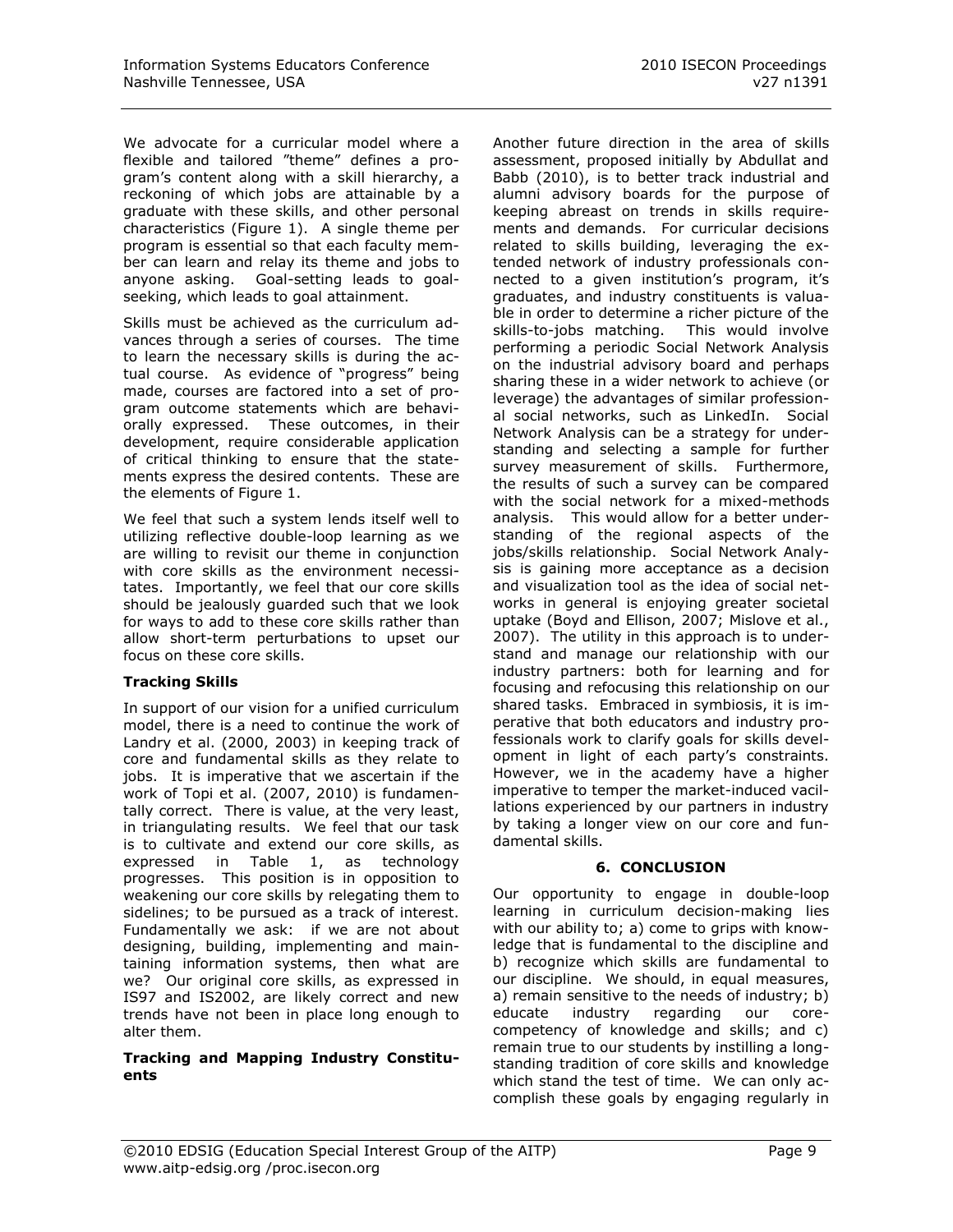processes of reflective action and learning which promote self-critical double-loop learning. This entails both the courage to change and the wisdom and reflection to fit changes into our wider framework of core knowledge and skills. From this we will all benefit: the industry, our students and the discipline at large.

# **7. REFERENCES**

- Abdullat A. & Babb J.S. Leveraging the Advisory Board for Regional Institutions as a Critical Nexus for Program Accreditation. *ABET Symposium 2010*, April 15-17, Las Vegas, Nevada
- Argyris, C. (1977). Organizational learning and management information systems. *Accounting, Organizations and Society*, 2(2), 113-123.
- Argyris, C. & Schön, D.A. (1974). Theory in practice: Increasing professional effectiveness. San Francisco: Jossey-Bass.
- Argyris, C. & Schön, D.A. (1978). Organizational Learning: A Theory of Action Perspective. Reading, PA: Addison Wesley.
- Argyris, C. & Schon, D.A. (1996). Organizational learning II: Theory, method and practice. Reading, PA: Addison Wesley.
- Anderson, P & Tushman, M. L. (1990). Technological Discontinuities and Dominant Designs: A Cyclical Model of Technological Change. *Administrative Science Quarterly*, 35(5), December, 604-633.
- Baskerville, R. L. & Myers, M. D. (2002). Information Systems as a Reference Discipline. *MIS Quarterly*, 26(1), 1-14.
- Benbasat, I. and Zmud R. W. (2003). The Identity Crisis within the IS Discipline: Defining and Communicating the Discipline's Core Properties. *MIS Quarterly*, 27(2), 183-194.
- Boyd, D.M. and Ellison, N.B. (2007) Social network sites: Definition, history, and scholarship. *Journal of Computer-Mediated Communication*, 13(1), 210-230.
- Davis, G., J. T. Gorgone, J. D. Couger, D. L. Feinstein, and H. E. Longenecker. (1997). IS'97: Model Curriculum and Guidelines for Undergraduate Degree Programs in Information Systems. *ACM SIGMIS Database*, 28(1).
- Carr, N.G. (2003). IT Doesn't Matter. *Harvard Business Review*, 81(5), May, 29-41.
- Friedman, T. L. (2005). The world is flat. New York: Farrar, Straus and Giroux.
- Glass R. L., Ramesh, V., Vessey, I. (2004). An Analysis of Research in Computing Disciplines. *Communications of the ACM*, 47(6), 89-94.
- Gorgone, J., G. Davis, J. Valacich, H. Topi, D. Feinstein and H. Longenecker. (2003). IS 2002 Model Curriculum and Guidelines for Undergraduate Degree Programs in Information Systems. *Data Base* 34(1).
- Granger, M.J., Geoffrey, D., Jacobson, C. M., Van Slyke, C. (2007) Information Systems Enrollments: Challenges and Strategies. *Journal of Information Systems Education*, 18(3), 303-311.
- Gurbaxani, V. and Whang, S. (1991). The impact of information systems on organizations and markets. *Communications of the ACM*, 34(1), 59-73.
- Hirschheim, R. A. and Klein, H. K., Crisis in the IS Field? A Critical Reflection on the State of the Discipline. *Journal of the Association for Information Systems*, 4(1), Article 10.
- Keen, P. (1981). Information Systems and Organizational Change. *Communications of the ACM*, 24(1), 24-33.
- Klawe,M. and Shneiderman, B. (2005). Crisis and Opportunity in Computer Science. *Communications of the ACM*, 48(11), 27- 28.
- Kroll, C. A., Lee, D., Shams, N. (2010) The Dot-Com Boom and Bust in the Context of Regional and Sectoral Changes. *Industry & Innovation*, 17(1), 49-69.
- Landry, Jeffrey P., Longenecker, Herbert E. Jr., Haigood, Brandon, and Feinstein, David L. (2000). Comparing Entry-Level Skill Depths Across Information Systems Job Types: Perceptions of IS Faculty. *Americas Conference on Information Systems* (AMCIS 2000), August 2000, Long Beach, California.
- Landry, J.P., Reynolds, J.H., and Longenecker, H.E. Jr. (2003). "Assessing Readiness of IS Majors to Enter the Job Market: An IS competency Exam Based on the Model Curriculum.‖ Proceedings of the 2003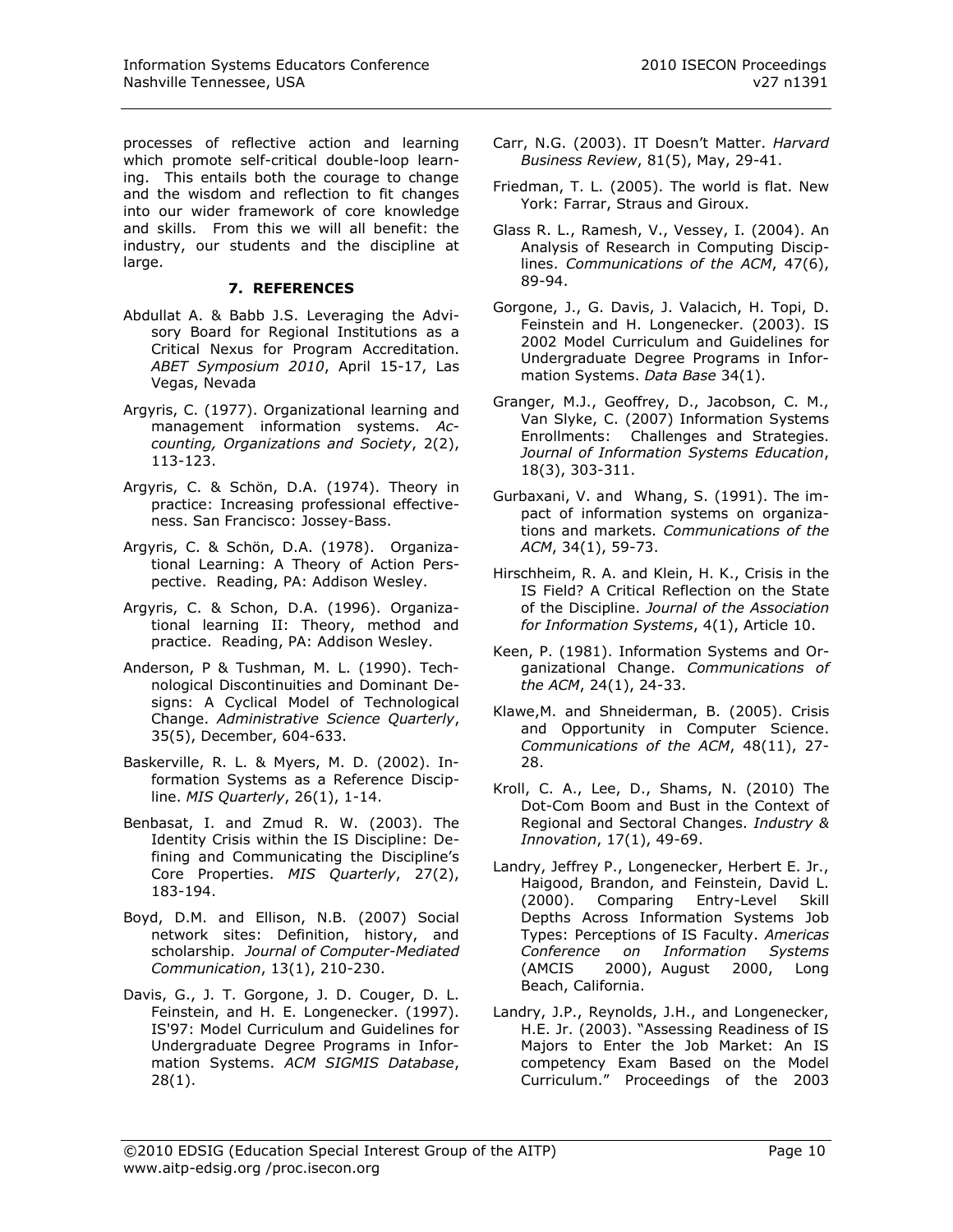Americas Conference on Information Systems, August 4-6, Acapulco, Mexico.

- Landry, J. P., Pardue, J. H., Longenecker, H. E., Jr., Feinstein, D. F. (2003). A Common Theme for IT Degree Programs. *Communications of the ACM*. 46(11), 117- 120.
- Lightfoot, J. (1999). Fads versus Fundamentals: The Dilemma for Information Systems Curriculum Design. *Journal of Education for Business*, 75(1), p.43.
- Longenecker, H. E., Jr., and D. L. Feinstein. (Eds.) (1991). IS'90: The DPMA Model Curriculum for Information Systems for 4 Year Undergraduates. Park Ridge, Illinois: Data Processing Management Association
- Lenox, T.L., Woratschek C.R., and Davis, G.A. (2008). Exploring Declining CS/IS/IT Enrollments. *Information Systems Education Journal*, 6(44). 3-11.
- Markus, M. L. and Robey, D. (1988). Information Technology and Organizational Change: Causal Structure in Theory and Research. *Management Science*, 34(5), 583-598.
- Mislove, A., Marcon, M., Gummadi, K. P., Druschel, P., and Bhattacharjee, B. (2007). Measurement and analysis of online social networks. *In Proceedings of the 7th ACM SIGCOMM Conference on internet Measurement,* October 24 – 26, San Diego, California, USA.
- Noll, C.L. and Wilkins, M. (2002). Critical Skills of IS Professionals: A Model for Curriculum Development. *Journal of Information Technology Education*, 1(3), 143-154.
- Orlikowski, W. J. (1993). CASE Tools as Organizational Change: Investigating Incremental and Radical Changes in Systems Development. *MIS Quarterly*, 17(3), 309-430.
- Orlikowski, W., Iacono, C. (2001). Research commentary: desperately seeking the "IT" in IT research—a call to theorizing about the IT artifact. *Information Systems Research*, 12(2), 121-134.
- Reihlen, M., Albers, S., Kewitz, T. (2009). Internationalization as Strategic Change: The Case of Deutsche Treuhand-Gesellschaft. *Management Revue*, 20(2), 209-234.
- Silver, M.S., Markus, M.L., Beath, C.M. (1995). The Information Technology Interaction

Model: A Foundation for the MBA Core Course. *MIS Quarterly*, 19(3), Special Issue on IS Curricula and Pedagogy, 361- 390.

- Sprague, R.H. and McNurlin, B.C. (2007). Information Systems Management in Practice,  $4<sup>th</sup>$  edition, Prentice Hall PTR Upper Saddle River, NJ, USA.
- Topi, H., Valacich, J. S., Kaiser, J., Nunnamaker, J. F., Jr., Sipior, J., d.Vreede, G.J., Wright, R.T. (2007) Revising the IS Model Curriculum: Rethinking the Approach and the Process. *Communications of the Association for Information Systems*, 20(45), pp. 16.
- Weber, R. (2003). Still Desperately Seeking the IT Artifact, *MIS Quarterly*, 27(2), pp. iii-xi.
- Woratscheck, C.R. and Lenox, T.L. (2009). Defining CS, IS, and IT: Are We There Yet? *Information Systems Education Journal*, 7 (59).

©2010 EDSIG (Education Special Interest Group of the AITP) Page 11 www.aitp-edsig.org /proc.isecon.org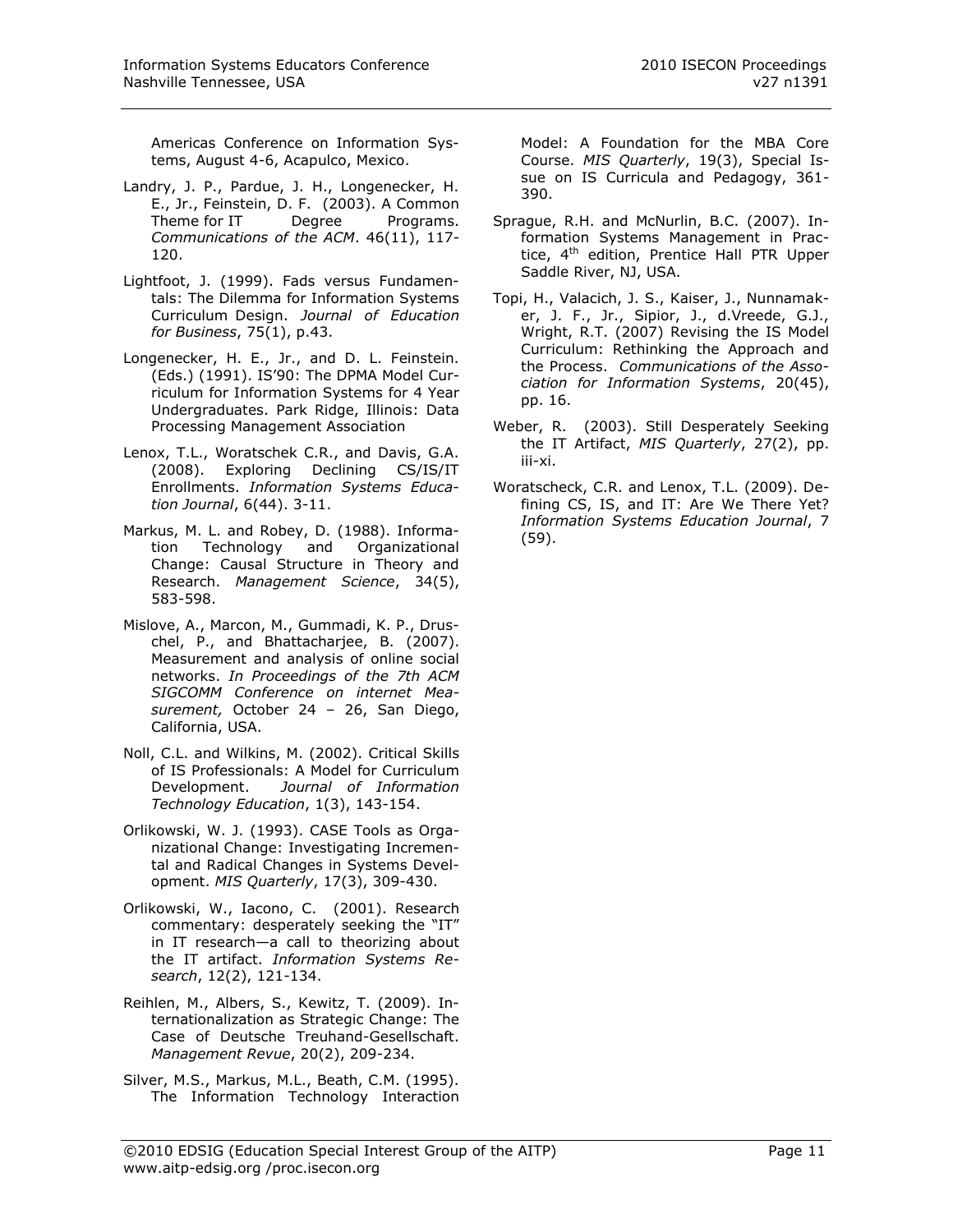# **Appendix**

### **Table 2 Motivations and Responses to Change in IS2010**

| Topi et al. 2007 Motivations                                                                                                                                                                                                                                                                                                                                                                                                                                      | <b>Error Detection and Correction Response</b>                                                                                                                                                                                                                                                                                                                                                                                                                                                                                                                                                                                                                                                                                                                                                                                                                                                                                                                                                                                                                          |
|-------------------------------------------------------------------------------------------------------------------------------------------------------------------------------------------------------------------------------------------------------------------------------------------------------------------------------------------------------------------------------------------------------------------------------------------------------------------|-------------------------------------------------------------------------------------------------------------------------------------------------------------------------------------------------------------------------------------------------------------------------------------------------------------------------------------------------------------------------------------------------------------------------------------------------------------------------------------------------------------------------------------------------------------------------------------------------------------------------------------------------------------------------------------------------------------------------------------------------------------------------------------------------------------------------------------------------------------------------------------------------------------------------------------------------------------------------------------------------------------------------------------------------------------------------|
| 1. Complex globally distributed information<br>systems development - The full extent of the<br>distributed nature of IT development was not<br>fully visible during the development on the<br>previous curriculum. The skills needed by IS<br>graduates have, consequently, changed signifi-<br>cantly. Increasingly, many IS jobs for business<br>school graduates require capabilities in the<br>management of globally distributed develop-<br>ment resources. | We feel that there is some validity regarding the<br>full impact of distributed, pervasive and ubiquit-<br>ous computing. However, we posit that the skills<br>required to understand a globally-distributed sys-<br>tem and still included development skills. Must<br>be take care not to replace "hard" skills and with<br>"soft" skills when our concern is managing sys-<br>A key component of managing these<br>tems.<br>projects is understanding their essence.                                                                                                                                                                                                                                                                                                                                                                                                                                                                                                                                                                                                 |
| 2. Web technologies and development - Ma-<br>ture modeling and development platforms for<br>the web environment have become a core part<br>of IS development.                                                                                                                                                                                                                                                                                                     | We fail to understand the utility in differentiating<br>web technologies and development from the skills<br>and knowledge inherent in software and systems<br>development; for which we have a long and right<br>history. Our goal is to incorporate Web develop-<br>ment into our existing framework, not pretend it<br>is a new species. Web development is an evolu-<br>tion of software development/programming.<br>Again, we need to establish the long-standing<br>tradition in our skills.                                                                                                                                                                                                                                                                                                                                                                                                                                                                                                                                                                       |
| 3. ERP/Packaged software - Information sys-<br>tems and business processes have become<br>closely integrated, and increasingly often, core<br>infrastructure applications are based on large-<br>scale enterprise systems so that the focus is<br>shifted from development to configuration.                                                                                                                                                                      | We wonder, in practice, how will this be done?<br>An understanding of software and systems devel-<br>opment lends itself to the scripting/programming<br>often required to "glue" these pieces together and<br>integrate them. Again, relegating programming<br>and development will put us further away, not<br>closer, to this subject area. Often, getting things<br>done with these packaged frameworks involves<br>going a step beyond into development skills.<br>Moreover, what of the SME's and their computing<br>and systems needs? There are many things we<br>can do with Wizards and similar tools, but the<br>real power opens up with those with development<br>skills. Futhermore, some of our graduates, who<br>have gone on to work with PeopleSoft, JD Ed-<br>wards and SAP have needed to customize, confi-<br>gure and extend the base packages with their<br>development skills.<br>The list goes on: Sys admins and DBAs (and<br>other sorts of infrastructure people) each need to<br>write scripts and queries requiring programming<br>skill. |
| 4. Ubiquitous mobile computing - Global orga-                                                                                                                                                                                                                                                                                                                                                                                                                     | Yes, and we need to learn how to develop for                                                                                                                                                                                                                                                                                                                                                                                                                                                                                                                                                                                                                                                                                                                                                                                                                                                                                                                                                                                                                            |